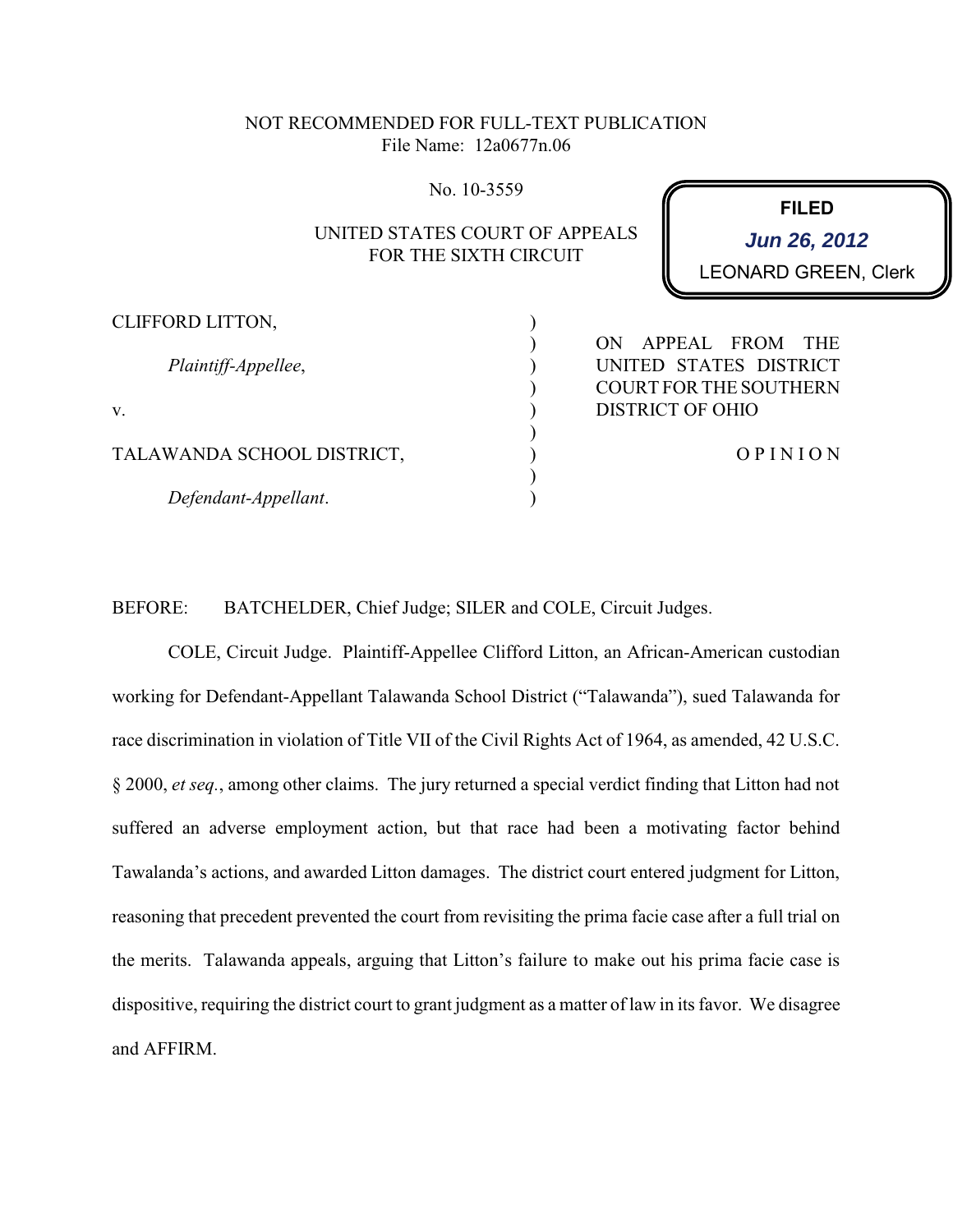#### I. BACKGROUND

Sixteen years into Litton's tenure as head custodian at Talawanda High School ("THS"), the Talawanda School District ("Talawanda") restructured its custodial division. As part of this restructuring, it stripped Litton of his title as head custodian and transferred him to Talawanda Middle School ("TMS"), telling Litton, the only African-American employee in the facilities department, that he no longer "fit in" at the high school. *Litton v. Talawanda School Dist.*, No. C-1- 07-027, 2010 WL 1257576, at \*5 (S.D. Ohio March 31, 2010). Seeking to return to THS, Litton applied for an open groundskeeper position at the high school. Despite being the most senior applicant, his request was denied. Next, Litton requested to transfer into an open custodial position at THS. Although he was again the most senior applicant, Litton's request was denied.

Litton brought suit against Talawanda, alleging race discrimination and retaliation in violation of Title VII of the Civil Rights Act of 1964, as amended, 42 U.S.C. § 2000, *et seq.*, and Ohio law; age discrimination in violation of the Age Discrimination in Employment Act, 29 U.S.C. § 621 *et seq.*, and Ohio law; and breach of Ohio public policy. *Litton*, 2010 WL 1257576, at \*1. The district court granted summary judgment in favor of Talawanda on several claims. The parties thereupon proceeded to trial on (1) the age discrimination claim, for the denial of the groundskeeper position, and (2) the race discrimination claim, for the transfer to TMS and denial of Litton's request to transfer back to his previous position at THS.

At the close of Litton's case-in-chief, Talawanda moved for judgment as a matter of law, arguing that Litton had not proved its prima facie case. The court did not rule on the motion, but took it "under advisement," and the trial continued. At the end of the trial, the jury returned a special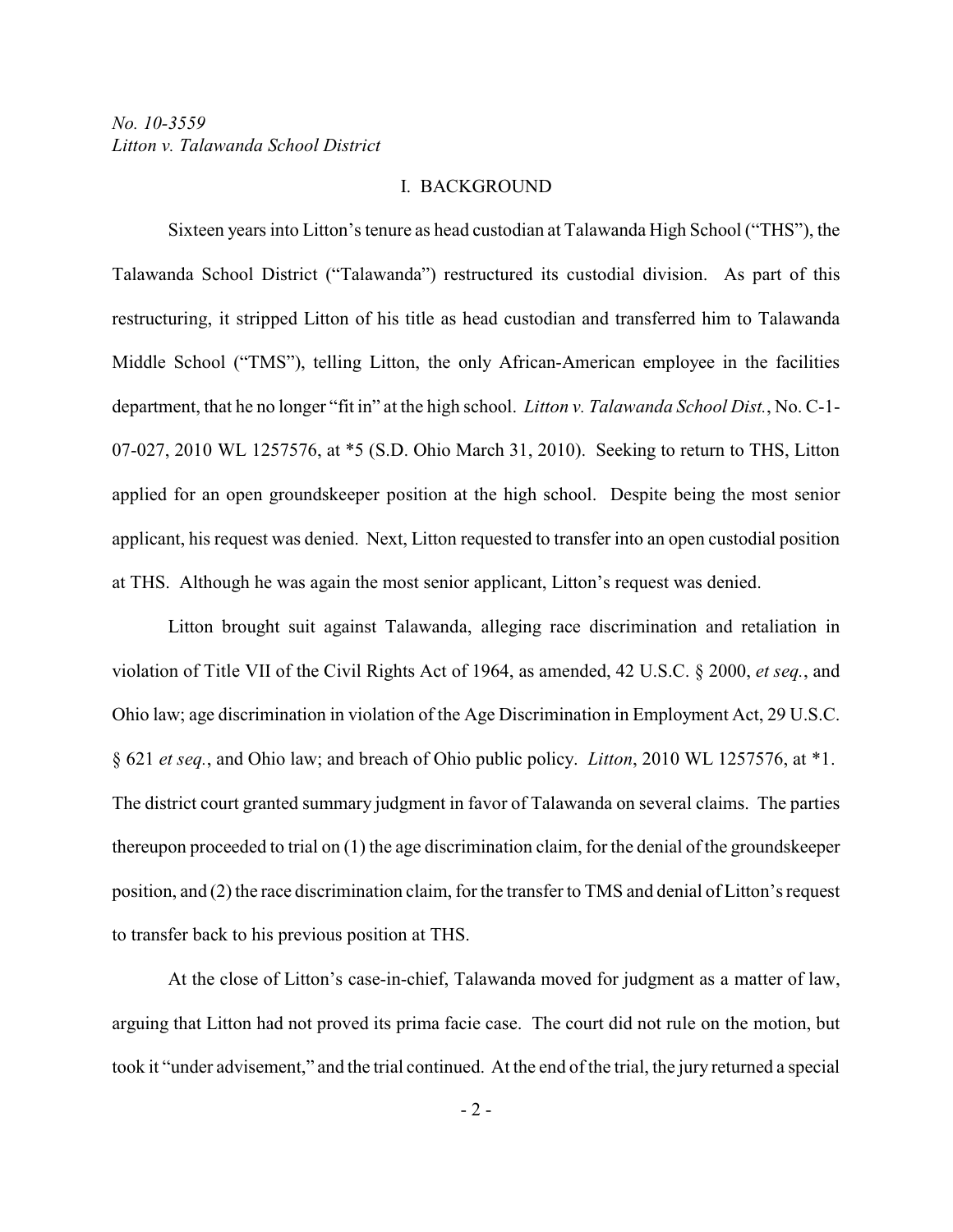verdict, answering specific questions about whether Litton's age motivated the denial of the groundskeeper position, whether the transfer to TMS and denial of a return to THS constituted adverse employment actions, and whether race was a motivating factor in Talawanda's decision to transfer Litton to TMS or to deny his request to transfer back to THS. The special verdict form instructed the jury to calculate damages if it found that age or race was a motivating factor in the relevant employment actions. The jury found that Litton's transfer to TMS and inability to transfer back to THS did not constitute adverse employment actions, but that race was a motivating factor in both these decisions. The jury awarded Litton \$50,000 in compensatory damages, but no back or front pay. It did not find age discrimination.

Upon receiving the verdict, each party moved for judgment in its favor. Talawanda moved for judgment as a matter of law, arguing that the jury's finding that Litton had failed to prove an element of his prima facie case required it to find no unlawful discrimination. Litton moved for an entry of judgment in his favor because the jury had found unlawful discrimination and awarded damages to him. Following briefing, the district court entered judgment for Litton. *See Litton v. Talawanda Sch. Dist.*, No. C-1-07-027, 2010 WL 1257576 (S.D. Ohio, Mar. 31, 2010). Talawanda appeals.

#### II. ANALYSIS

#### *A. Standard of review*

The grant or denial of a motion for judgment as a matter of law is reviewed de novo. *White v. Burlington N. & Santa Fe R. Co.*, 364 F.3d 789, 794 (6th Cir. 2004) (en banc). The court reviews the entire record "in the light most favorable to the nonmoving party." *Id.* The court should affirm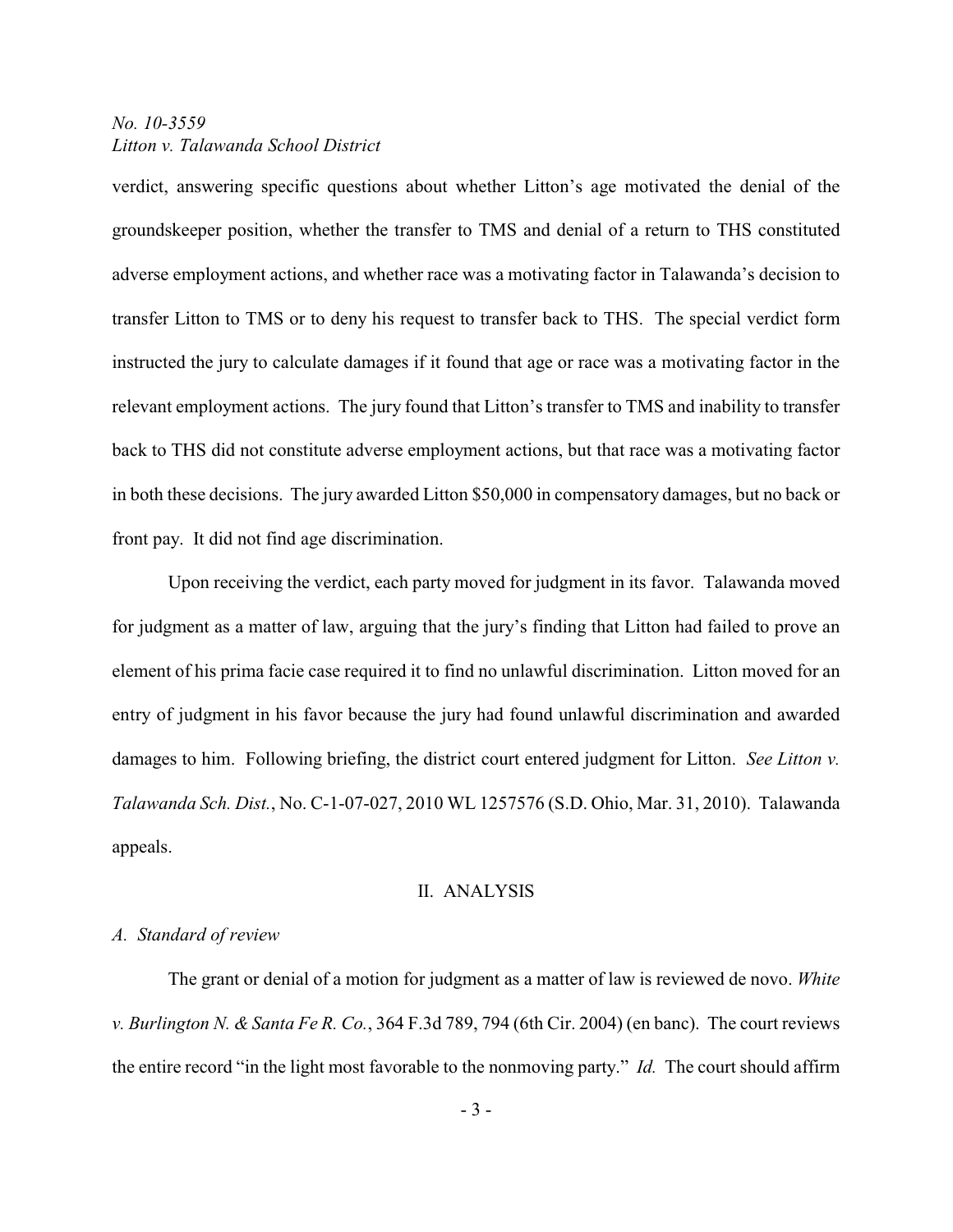the jury verdict unless there is "no legally sufficient evidentiary basis for a reasonable jury to find for [the prevailing] party." *Id.* (quoting Fed. R. Civ. P. 50(a)).

## *B. Title VII and Prima Facie Matters*

Title VII of the Civil Rights Act of 1964 prohibits employers from "fail[ing] or refus[ing] to hire or to discharge any individual, or otherwise [] discriminat[ing] against any individual with respect to his compensation, terms, conditions, or privileges of employment, because of such individual's race, color, religion, sex, or national origin[.]" 42 U.S.C. § 2000e*-*2 (2010). "The ultimate question in every employment discrimination case involving a claim of disparate treatment is whether the plaintiff was the victim of intentional discrimination." *Tisdale v. Federal Express Corp.*, 415 F.3d 516, 529 (6th Cir. 2005) (quoting *Reeves v. Sanderson Plumbing Prods., Inc.*, 530 U.S. 133, 153 (2000)). A plaintiff may succeed in his Title VII claim "by persuading the court that a discriminatory reason more likely motivated the employer . . . ." *Id.* (quoting *St. Mary's Honor Ctr. v. Hicks*, 509 U.S. 502, 517 (1993); *Tex. Dep't of Cmty. Affairs v. Burdine*, 450 U.S. 248, 256 (1981)).

In disparate treatment cases lacking direct evidence of discrimination, we apply the burdenshifting framework from *McDonnell Douglas Corp. v. Green*, 411 U.S. 792 (1973). *Risch v. Royal Oak Police Dep't*, 581 F.3d 383, 390 (6th Cir. 2009). The first step of the framework requires the plaintiff to establish a prima facie case. For Title VII, the plaintiff must prove by a preponderance of the evidence that: "(1) he was a member of a protected class; (2) that he suffered an adverse employment action; (3) that he was qualified for the position; and (4) that a person outside the protected class was treated more favorably than him." *Braithwaite v. Timken Co.*, 258 F.3d 488, 493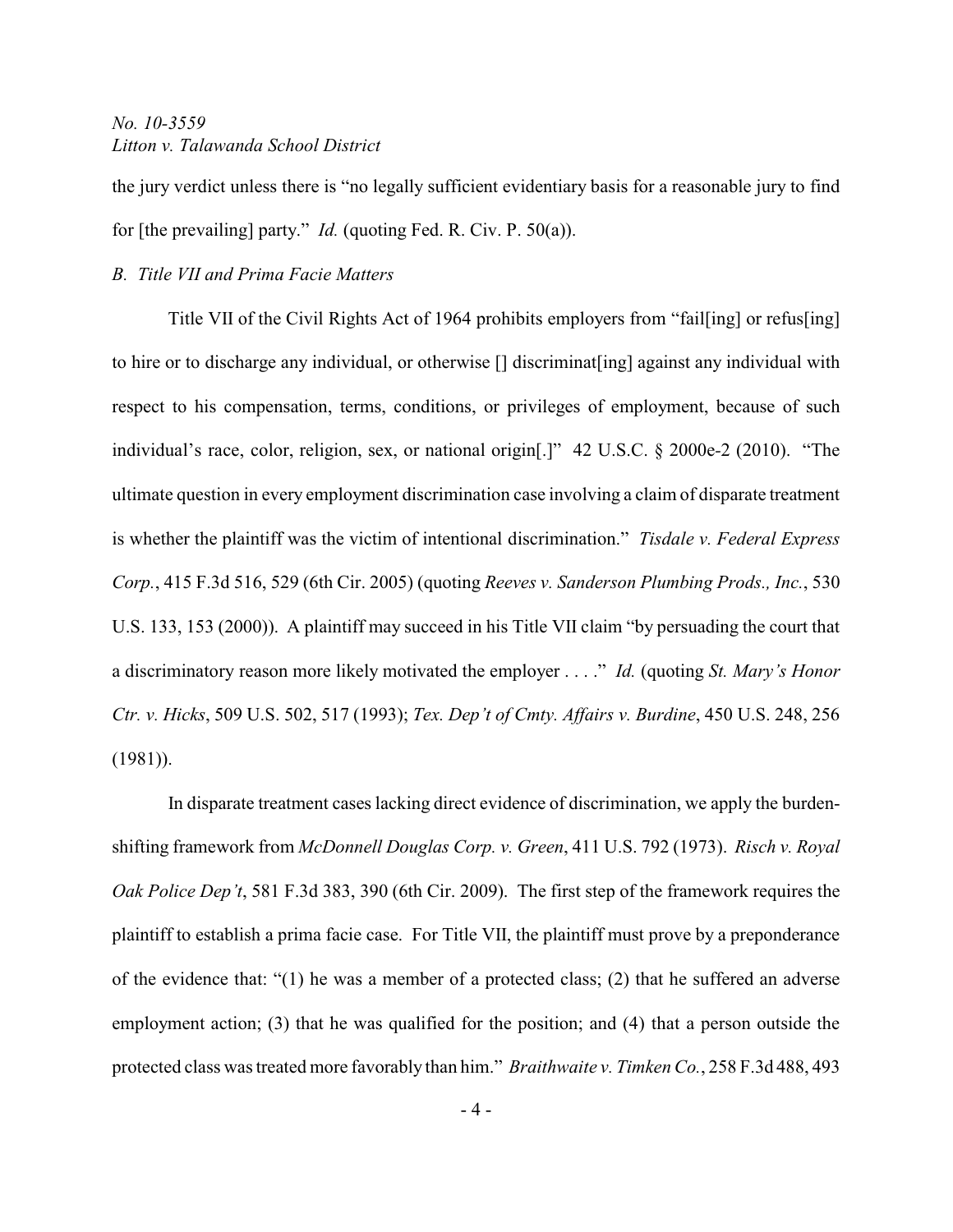(6th Cir. 2001). Once the plaintiff has established his prima facie case, the burden shifts to the defendant to show "some legitimate non-discriminatoryreason" for the disputed action. *Id.*(quoting *Cooley v. Carmike Cinemas, Inc.*, 25 F.3d 1325, 1329 (6th Cir. 1994)). Finally, the burden shifts back to the plaintiff to prove that the defendant's explanation is "a pretext for discrimination." *Id.* (citing *Burdine*, 450 U.S. at 255).

The Supreme Court has clarified that the prima facie rubric does not create mandatory elements for Title VII claims, but rather provides a "sensible, orderly way to evaluate the evidence in light of common experience as it bears on the critical question of discrimination." *Postal Serv. Bd. of Governors v. Aikens*, 460 U.S. 711, 715 (1983). Indeed, it has cautioned courts against "applying legal rules which were devised to govern 'the basic allocation of burdens and order of presentation of proof,' in deciding this ultimate question." *Hicks*, 509 U.S. at 524 (quoting *Aikens*, 460 U.S. at 716) (internal citations omitted). Pursuant to this schema:

when the defendant fails to persuade the district court to dismiss the action for lack of a prima facie case, and responds to the plaintiff's proof by offering evidence of the reason for the plaintiff's rejection, the fact finder must then decide whether the rejection was discriminatory within the meaning of Title VII.

*Aikens*, 460 U.S. at 714-15 (footnote omitted). Stated differently, the prima facie inquiry "is a preliminary matter which cannot be revisited at a later time." *EEOC v. Avery Dennison Corp.*, 104 F.3d 858, 861 (6th Cir. 1997). Therefore, once "the case proceed[s] to trial . . . we are no longer concerned with whether the plaintiff established a prima facie case, but instead focus on the actual question of discrimination." *Fuhr v. Sch. Dist. of City of Hazel Park*, 364 F.3d 753, 757 (6th Cir. 2004).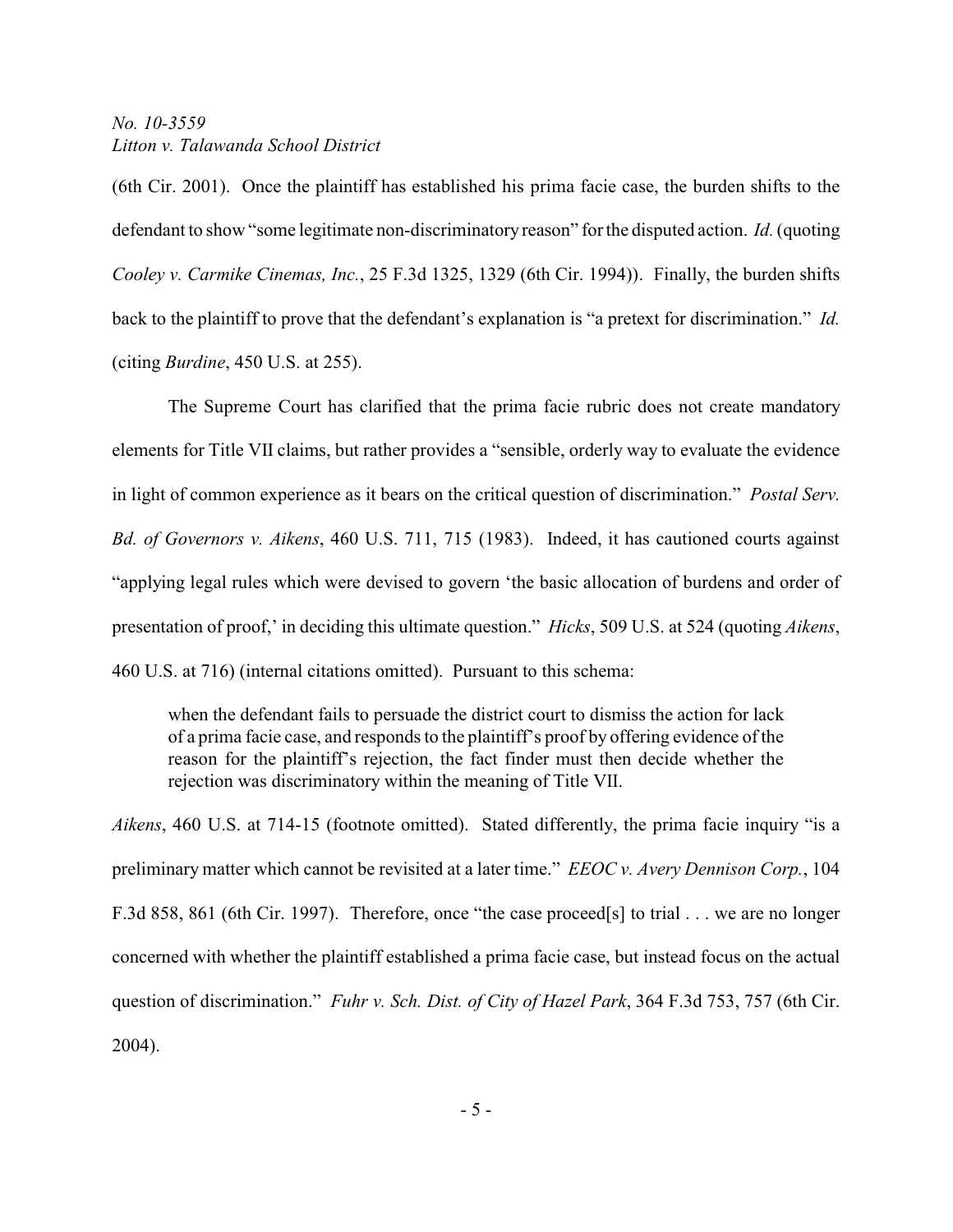This principle is well settled in this circuit. *See, e.g.*, *Madden v. Chattanooga City Wide Serv. Dep't*, 549 F.3d 666, 674 (6th Cir. 2008) (courts may not review the sufficiency of a prima facie case after a merits trial); *Imwalle v. Reliance Med. Prods., Inc.*, 515 F.3d 531, 546 (6th Cir. 2008) (same); *Tisdale*, 415 F.3d at 529 (same); *Fuhr*, 364 F.3d at 757; *Moore v. Freeman*, 355 F.3d 558, 562 (6th Cir. 2004) (same); *Kovacevich v. Kent State Univ.*, 224 F.3d 806, 822 (6th Cir. 2000) (same); *Suggs v. ServiceMaster Educ. Food Mgmt.*, 72 F.3d 1228, 1232 (6th Cir. 1996) (same). *See also Cline v. Catholic Diocese of Toledo*, 206 F.3d 651, 661 (6th Cir. 2000) (district court may not dismiss plaintiff's action for failure to meet the first *McDonnell Douglas* prong based on the evidence defendant advances regarding the second *McDonnell Douglas* prong).

Indeed, it is followed by every circuit in the country. *See, e.g.*, *Brady v. Office of Sergeant at Arms*, 520 F.3d 490, 494 (D.C. Cir. 2008); *Bates v. United Parcel Serv., Inc.*, 511 F.3d 974, 988 (9th Cir. 2007) ("[W]hether Bates established a prima facie case of employment discrimination in the summary judgment 'burden-shifting' sense is moot after trial. The relevant inquiry now is simply whether the evidence presented at trial supports a finding of liability."); *Riser v. Target Corp.*, 458 F.3d 817, 820-21 (8th Cir. 2006) ("[W]e need not indulge the parties' disputes about which material facts are in dispute or whether Riser met his burden in establishing a prima facie case under *McDonnell Douglas* regardless of the 'threshold' we have set for such proof."); *Whittington v. Nordam Grp., Inc.*, 429 F.3d 986, 993 (10th Cir. 2005) ("We have repeatedly stated that juries are not to apply the *McDonnell Douglas* framework and that we are not concerned with plaintiff's proof of a prima facie case when we review a jury verdict."); *accord Collado v. United Parcel Serv., Co.*, 419 F.3d 1143, 1151 (11th Cir. 2005); *Palasota v. Haggar Clothing Co.*, 342 F.3d 569, 574 (5th Cir.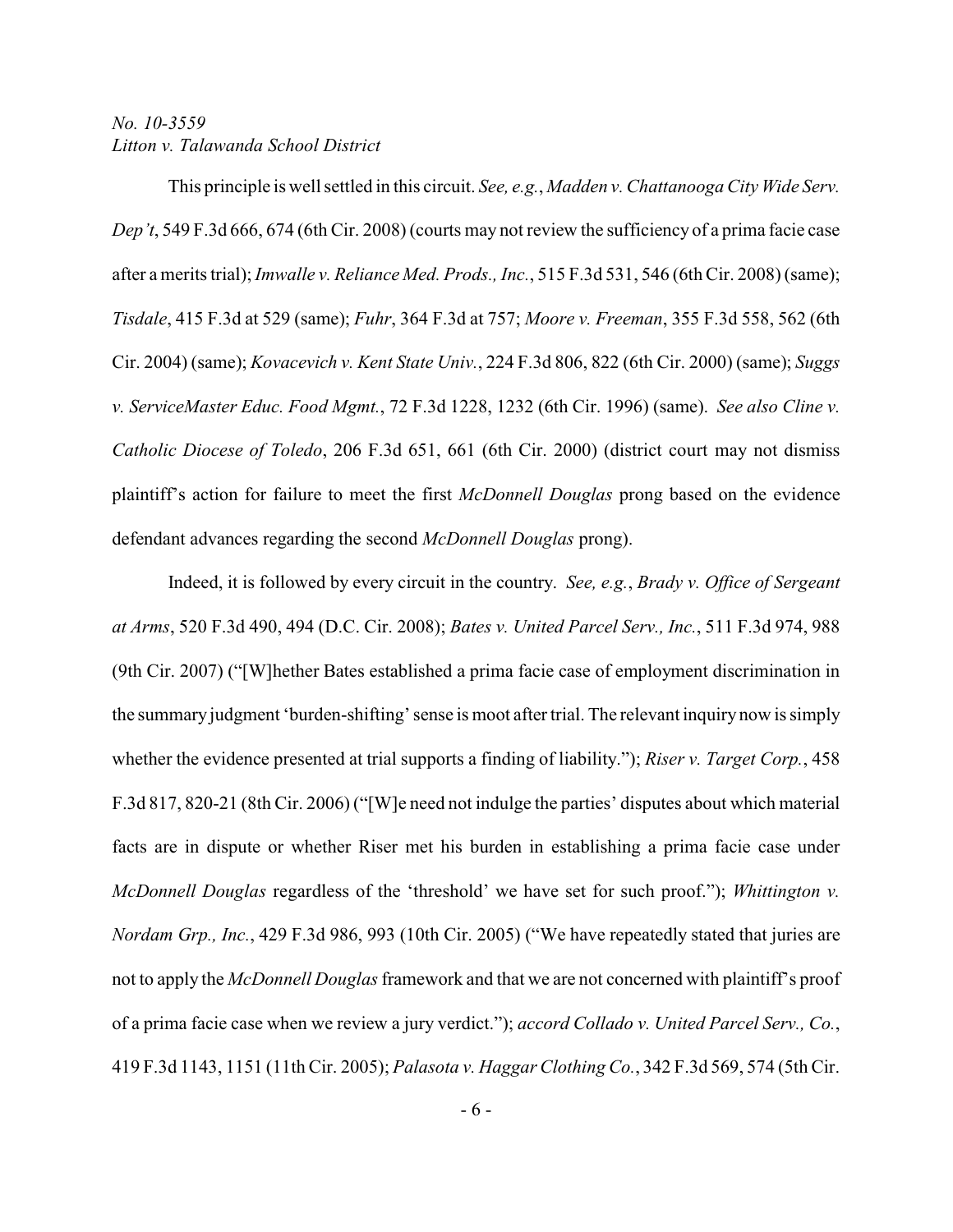2003); *Nawrot v. CPC Int'l*, 277 F.3d 896, 906 (7th Cir. 2002); *Coffey v. Dobbs Int'l Services, Inc.*, 170 F.3d 323, 326 (2d Cir. 1999); *Hopp v. City of Pittsburgh*, 194 F.3d 434, 439 (3d Cir. 1999); *Gibson v. Old Town Trolley Tours of Wash., D.C., Inc.*, 160 F.3d 177, 181 (4th Cir. 1998); *Sanchez v. Puerto Rico Oil Co.*, 37 F.3d 712, 720 (1st Cir. 1994).

Thus, precedent compels us to disregard the jury's assessment of Litton's prima facie case and instead focus on "the ultimate question of discrimination *vel non*." *See Aikens*, 460 U.S. at 714.

Talawanda would have us reject this precedent based on the technicalitythat the district court did not deny outright Talawanda's motion for judgment as a matter of law, but rather allowed the case to proceed and "delegated" the issue to the jury to resolve at the close of evidence. In making this argument, it relies on *Gafford v. General Electric Co.*, in which a district court likewise instructed the jury to rule on the sufficiency of the plaintiff's prima facie case at the close of evidence, and this Court affirmed the district court's judgment in favor of the defendant. 997 F.2d 150 (6th Cir. 1993), *abrogated on other grounds by Hertz Corp. v. Friend*, 130 S. Ct. 1181 (2010). Talawanda maintains that because the jury ruled in Talawanda's favor on the adverse employment action question, it was precluded from finding for Litton on the question of discrimination.

Talawanda's argument fails. Most importantly, *Gafford* differs from this case, because the *Gafford* jury also found for the defendant *on the ultimate question*. The *Gafford* court resolved only whether the district court committed reversible error by asking the jury to resolve questions regarding the plaintiff's prima facie case. The case at bar carries a contradiction that *Gafford* lacked: the jury found for Talawanda on one question and for Litton on the other. *Gafford* does not instruct us on how to resolve such a conflict.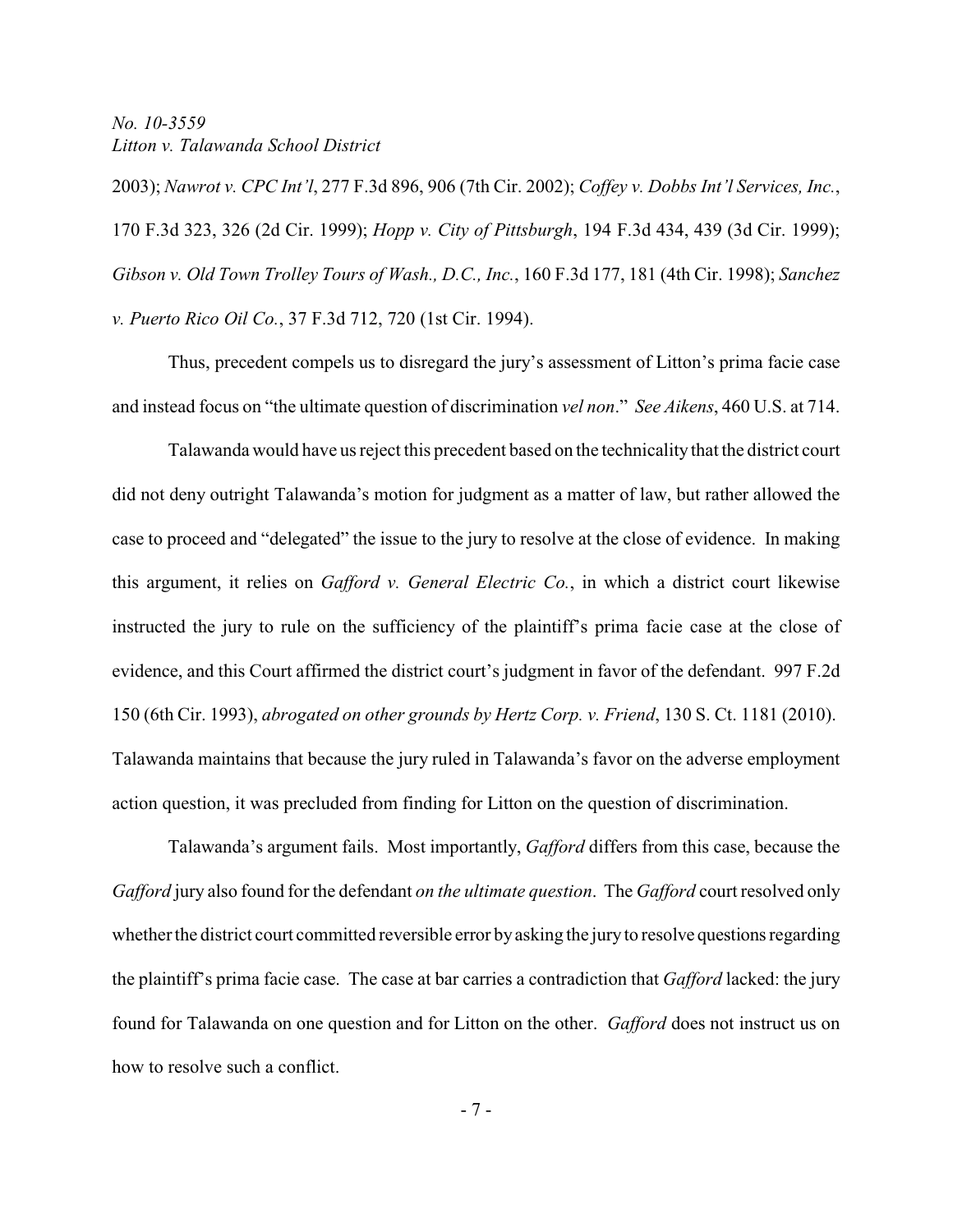*Aikens* does resolve this very question and does so in Litton's favor. In *Aikens*, the parties underwent a full bench trial. At the close of evidence, the district court issued a verdict that "erroneously focused on the question of prima facie case rather than directly on the question of discrimination." 460 U.S. at 717. After expressing "surpris[e]" that the parties continued to dispute a threshold question after the trial had ended, *id.* at 714, the Supreme Court remanded the case to the district court to "decide on the basis of the evidence before it whether the Postal Service discriminated against Aikens." *Id.* at 717. We adopted the *Aikens* principle in full in *Avery Dennison*. In *Avery Dennison*, the district court likewise ruled, after a full trial on the merits, that the plaintiff should lose because he had failed to establish an element of his prima facie case. 104 F.3d at 860. We relied on *Aikens* to reverse the district court's ruling and remand it "for a determination on the ultimate issue of discrimination." *Id.* at 863.

When Talawanda lost its summary judgment motion before trial and did not prevail in its motion for judgment as a matter of law at the close of Litton's case-in-chief, it "fail[ed] to persuade the district court to dismiss the action for lack of a prima facie case." *See Aikens*, 460 U.S. at 714. That the district court did not denythe latter motion outright does not strengthen Talawanda's claim. *Aikens* does not condition its rule on the district court's express denial of a motion for judgment as a matter of law, but rather on (1) its failure to grant such a motion and (2) the defendant proceeding to "respond[] to the plaintiff's proof by offering evidence of the reason for the plaintiff's rejection." *Id.* at 714-15. *Cf. Tisdale*, 415 F.3d at 529 (declining to visit sufficiency of prima facie case where defendant did not move for judgment as a matter of law during trial); *Avery Dennison*, 104 F.3d 858, 860-61 (district court's denial of *plaintiff's* summary judgment motion prior to trial constituted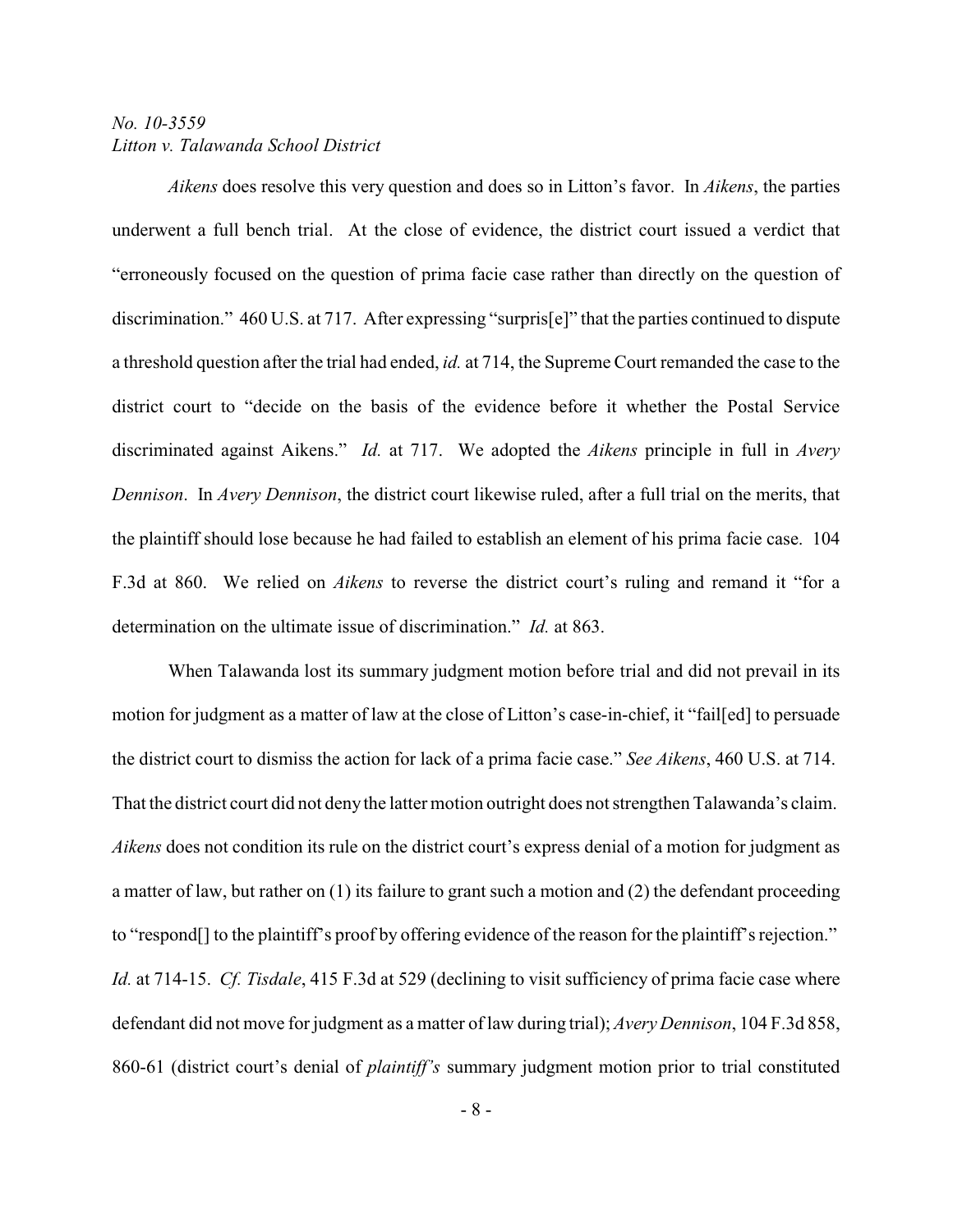acknowledgment that plaintiff had met his prima facie burden). Thus, the jury's assessment of Litton's prima facie case did not control its finding on the ultimate question of discrimination.

In any event, we have already addressed the potential conflicts between *Gafford*, *Aikens*, and

*Avery Dennison*, interpreting *Gafford* to preclude the argument that Talawanda raises. In

*Kovacevich*, we explained that:

While, as *Gafford* states, the elements of the prima facie case can indeed go before a jury, *Aikens* and *Avery Dennison* simply state that in reviewing a trial that proceeds beyond the prima facie stage, neither the district court nor appellate court should refocus on the question of whether a plaintiff established her prima facie case. . . . [I]n reviewing the facts of a discrimination claim after there has been a full trial on the merits, a district court or an appellate court must focus on the ultimate question of discrimination rather than on whether a plaintiff made out her prima facie case.

224 F.3d 806, 824-25 (6th Cir. 2000). Thus, the district court was not only permitted to disregard the jury's answer to the adverse employment action question, it was required to do so, and instead to evaluate the strength of the evidence as a whole.

Talawanda confined its argument on appeal to whether the district court erred by failing to defer to the jury's determination of the adverse employment action question. It did not otherwise challenge the sufficiency of the evidence supporting the jury's finding on the ultimate question of discrimination. Having rejected Talawanda's argument, we see no need to address the sufficiency of the evidence supporting the jury's verdict.

# III. CONCLUSION

We AFFIRM.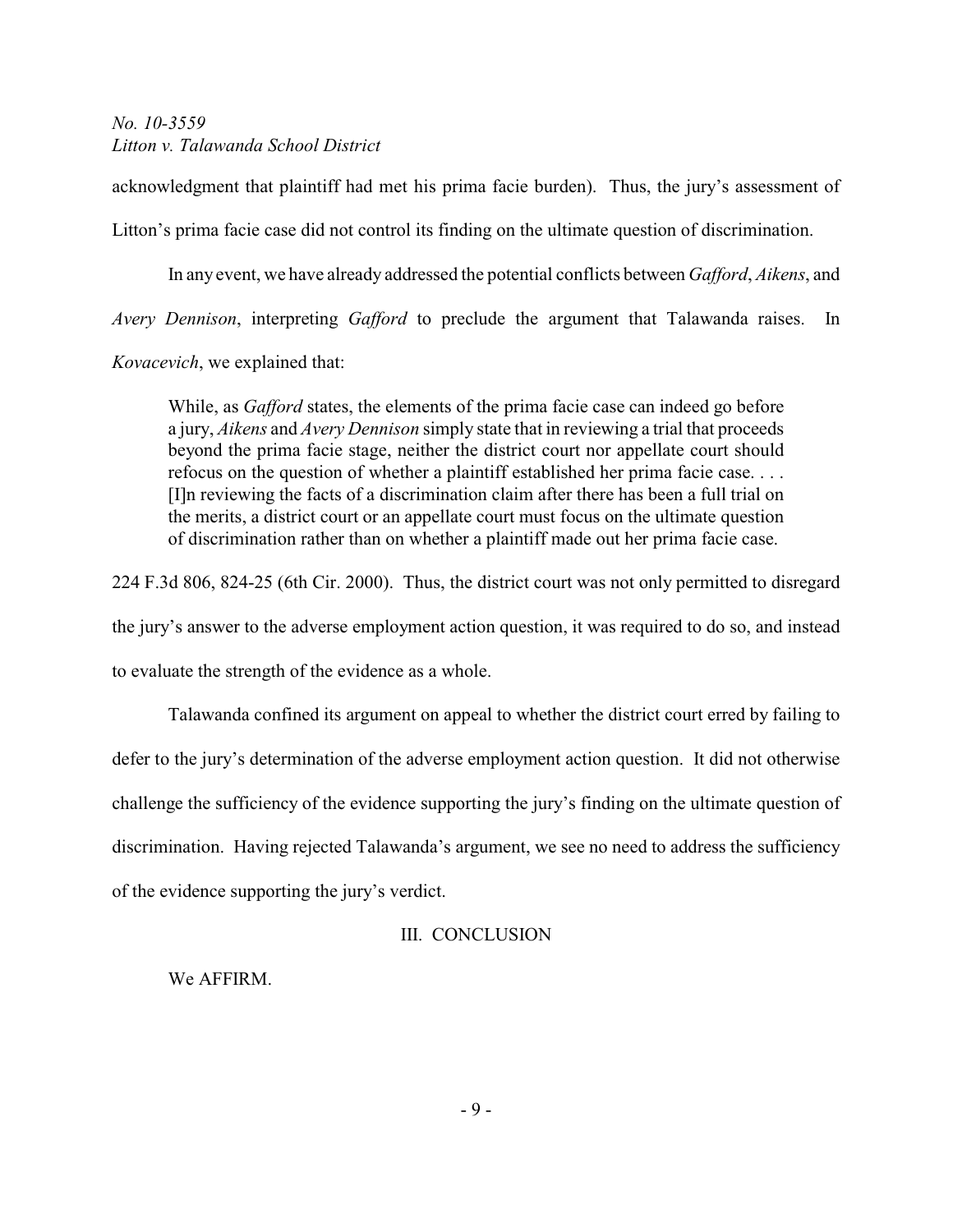**ALICE M. BATCHELDER, Chief Judge, dissenting.** This case turns on a simple question: Does a Title VII plaintiff have to prove that he was discriminated *against*, or merely that he faced *any* discrimination, including discrimination that was not harmful to him? This simple question has a clear answer, one that is dictated by Title VII's text, case law, and logic. Unfortunately, that is not the answer that the majority adopts. Thus, I respectfully dissent from the majority's extraordinary holding that not only is Litton relieved of his burden to prove that he suffered adverse discrimination, he is entitled to have the district court set aside a jury verdict finding that he failed to meet that burden.

#### **I.**

Talawanda transferred Litton from his job as a custodian at the Talawanda High School to a custodian position at the Talawanda Middle School that had the same pay, work hours, and responsibilities. But because Litton felt that working at the Middle School was less prestigious and took him from relationships that he had enjoyed at the High School, he deemed the transfer a demotion and sought to be transferred back. After Talawanda refused, Litton brought this Title VII action.

Litton's claim survived a motion for summary judgment and came to trial. There, the jury was charged with determining whether Litton had proved by a preponderance of the evidence that either the initial transfer to the Middle School or the later refusal to return Litton to the High School was a material adverse employment action. The jury found that Litton failed on both counts, a finding it confirmed on Litton's request for polling. Based on this finding, Talawanda moved for judgment in its favor. The district court ultimately rejected the motion, holding that whether Litton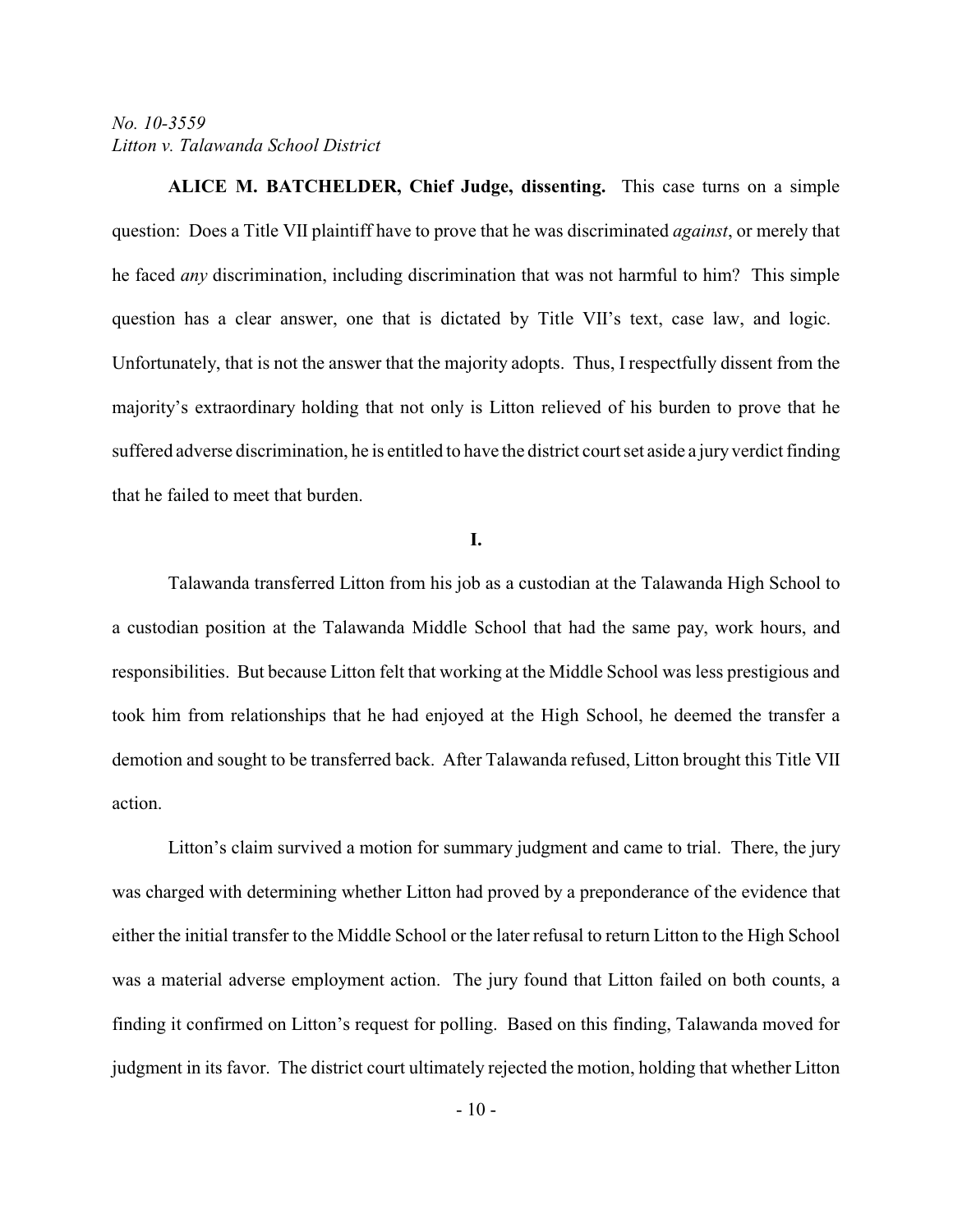had suffered a material adverse employment action was relevant only to Litton's prima facie case and that the sole issue at trial was "whether defendant discriminated against plaintiff because of his race." The majority adopts that conclusion, holding that the "ultimate issue of discrimination" in a Title VII case does not include proof that the discrimination was adverse but instead merely turns on whether discrimination occurred at all.

#### **II.**

As an initial matter, the majority is wrong that precedent such as *EEOC v. Avery Dennison Corp.*, 104 F.3d 858, 861 (6th Cir. 1997), "compels us to disregard the jury's assessment" that Litton had failed to prove that he suffered adverse discrimination simplybecause that assessment concerned "Litton's prima facie case." Maj. Op. at 7. Although the jury's finding was relevant to the prima facie case, it was also—as shown below—integral to the ultimate issue before the jury. This Circuit has repeatedly recognized that courts may "consider<sup>[]</sup> evidence that . . . bears on th<sup>[e]</sup> prima facie case as long as it does so in order to address the ultimate question of discrimination." *Kovacevich v. Kent State Univ.*, 224 F.3d 806, 825 (6th Cir. 2000); *accord Imwalle v. Reliance Med. Prods., Inc.*, 515 F.3d 531, 546 (6th Cir. 2008). Thus, it is incorrect to "disregard" a finding that bears on the ultimate issue simply because it is also relevant to the prima facie case.

The core problem with the majority's holding is that it treats the question of whether Litton suffered adverse discrimination as distinct from "the ultimate question of discrimination *vel non*." The two are one. Title VII states, "It shall be unlawful employment practice for an employer . . . *to fail or refuse to hire* or *to discharge* any individual, or otherwise to discriminate *against* any individual with respect to his compensation, terms, conditions, or privileges of employment, because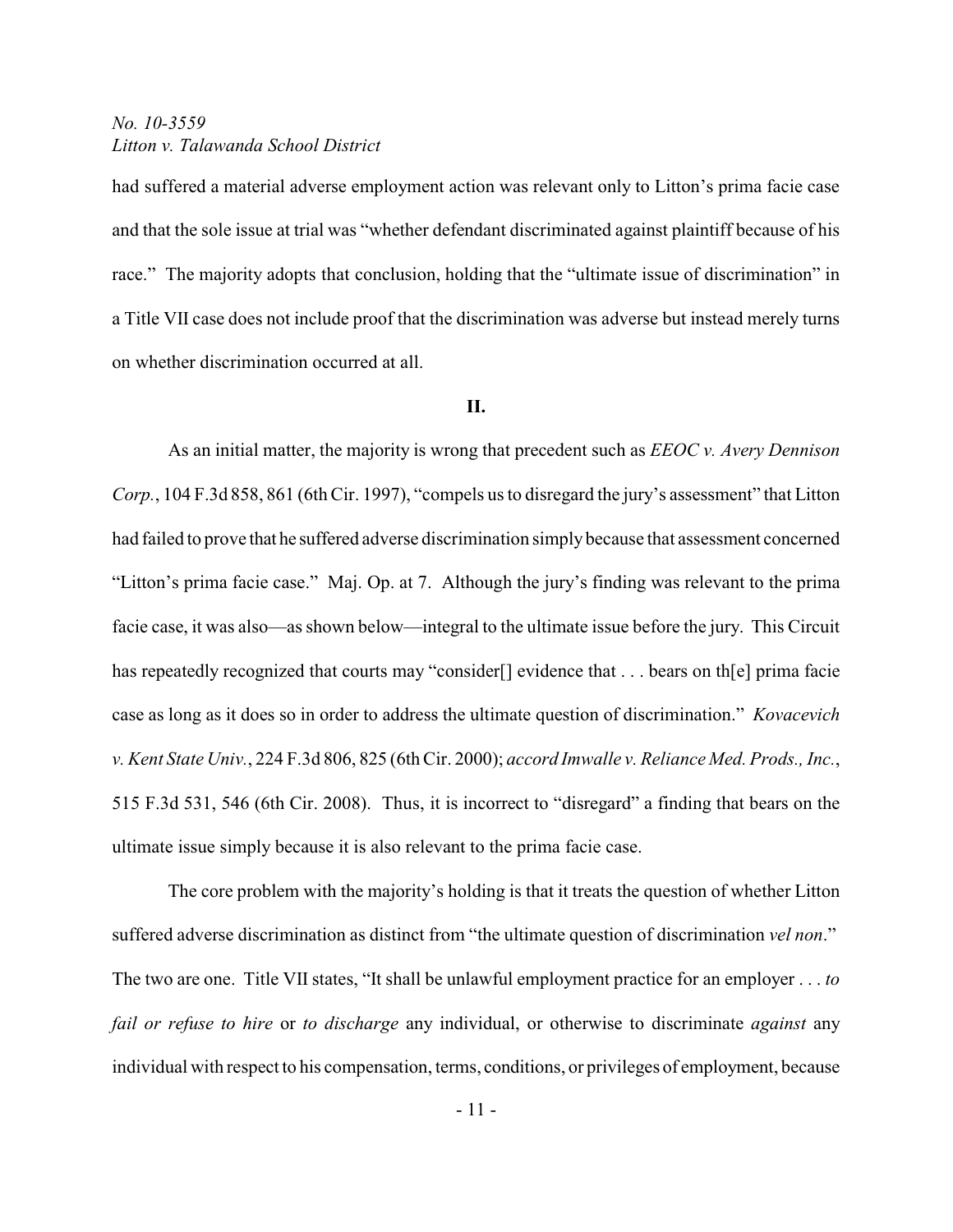of such individual's race, color, religion, sex, or national origin[.]" 42 U.S.C. § 2000e-2 (emphasis added). In other words, Title VII does not ban mere discrimination, but only *adverse* discrimination. Thus, the Supreme Court has explained that the "ultimate question" in Title VII cases is not just whether discrimination occurred at all, but "whether the plaintiff has proven that the defendant intentionally discriminated *against* [him.]" *St. Mary's Honor Ctr. v. Hicks*, 509 U.S. 502, 511 (1993) (emphasis added; internal citation and quotation marks omitted); *see also id.* at 523-24 ("Title VII [only] award[s] damages . . . against employers who are *proven to have taken adverse employment action* by reason of (in the context of the present case) race." (emphasis added)). It is, to me, beyond obvious that Title VII applies only where there has been discrimination *against* an individual. That requirement is not merely some vestigial prima facie element that fades into the background as the case progresses—it is at the heart of the claim itself.

This Court directly held as much in *Fuhr v. School District of City of Hazel Park*, 364 F.3d 753, 757 (6th Cir. 2004). There, as here, we confronted the question of whether proof that the plaintiff suffered adverse employment action is part of the "ultimate question of discrimination." *Id.* We concluded that it was, holding that "the ultimate] question includes a determination of whether there was evidence from which the jury could have concluded that the action of which Fuhr complains was *adverse* to her." *Id.* at 757-58 (emphasis added); *see id.* at 757 ("The ultimate question of discrimination in this case is whether [the school] 'failed or refused to hire or otherwise discriminated against Fuhr with respect to her compensation, terms, conditions, or privileges of employment, because of Fuhr's sex.'" (quoting Title VII) (internal editing omitted)). Because Fuhr had proved that she "suffer[ed] an adverse employment action," we found that she had answered the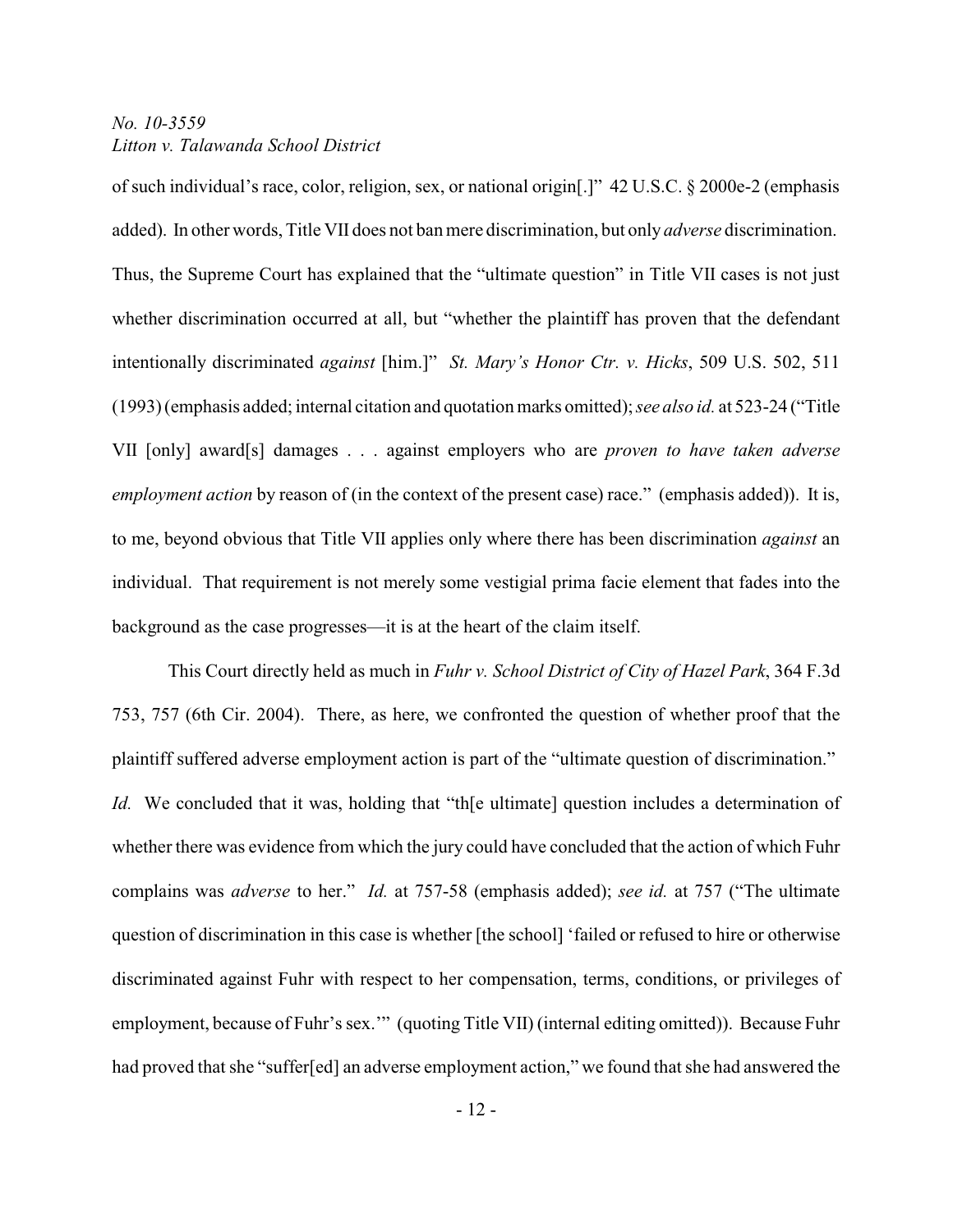"actual question of discrimination" in her favor. *Id.* at 757-58. *Fuhr*'s analysis is directly applicable to this case, and its holding essentially forecloses the majority's.

None of the cases that the majority cites to support its conclusion are to the contrary. Not one states that the "ultimate question of discrimination" disregards whether the discrimination was, in fact, adverse. At best, they are silent on the issue.<sup>1</sup> More often, they directly contradict the majority's holding by explicitly requiring that discrimination be adverse in their formulation of the ultimate question.<sup>2</sup> For instance, far from sanctioning the majority's course, the Supreme Court's decision in *U.S. Postal Serv. Bd. of Governors v. Aikens*, 460 U.S. 711, 715 (1983), makes clear that answering the "ultimate question" necessarily includes proof of adverse discrimination: "The factual inquiry in a Title VII case is whether the defendant intentionally discriminated *against* the plaintiff. In other words, is the employer . . . treating some people *less favorably* than others because of their

*See, e.g.*, *Moore v. Freeman*, 355 F.3d 558, 562 (6th Cir. 2004); *Cline v. Catholic Diocese of Toledo*, 206 F.3d 1 651, 661 (6th Cir. 2000); *Riser v. Target Corp.*, 458 F.3d 817, 820-21 (8th Cir. 2006).

*See, e.g.*, *Fuhr*, 364 F.3d at 757; *Suggs v. ServiceMaster Educ. Food Mgmt.*, 72 F.3d 1228, 1232 (6th Cir. 2 1996) (recognizing that the "ultimate question" is "whether the plaintiff carried her burden of proof of discriminatory *discharge*." (emphasis added)); *Brady v. Office of Sergeant at Arms*, 520 F.3d 490, 494 (D.C. Cir. 2008) (holding that the "one central question" at a Title VII trial is whether "the employee produced sufficient evidence for a reasonable jury to find that . . . the employer intentionally discriminated *against* the employee on the basis of race, color, religion, sex, or national origin[.]" (emphasis added)); *Bates v. United Parcel Serv., Inc.*, 511 F.3d 974, 988 (9th Cir. 2007) (finding that, in a disability discrimination case, "an employee bears the ultimate burden of proving that he [wa]s . . . discriminated *against* 'because of' [his] disability[.]" (emphasis added)); *Collado v. United Parcel Serv., Co.,* 419 F.3d 1143, 1150-51 (11th Cir. 2005) (recognizing that *Aiken*'s "ultimate question of discrimination *vel non*" formulation required asking "whether the defendant intentionally discriminated *against* the plaintiff." (emphasis added)); *Palasota v. Haggar Clothing Co.*, 342 F.3d 569, 574 (5th Cir. 2003) (holding in an age discrimination case that, even though a plaintiff need not revisit his prima facie case after a trial on the merits, he still must show that he "has met his ultimate burden of proving that the employer *terminated him* because of age." (emphasis added)); *Coffey v. Dobbs In'l Servs., Inc.*, 170 F.3d 323, 326 (2nd Cir. 1999) (finding that "the ultimate question of discrimination *vel non*" requires the plaintiff to introduce "sufficient evidence to support a finding that [the defendant] intentionally discriminated *against* her[.]" (emphasis added; internal citation, quotation marks, and edits omitted)).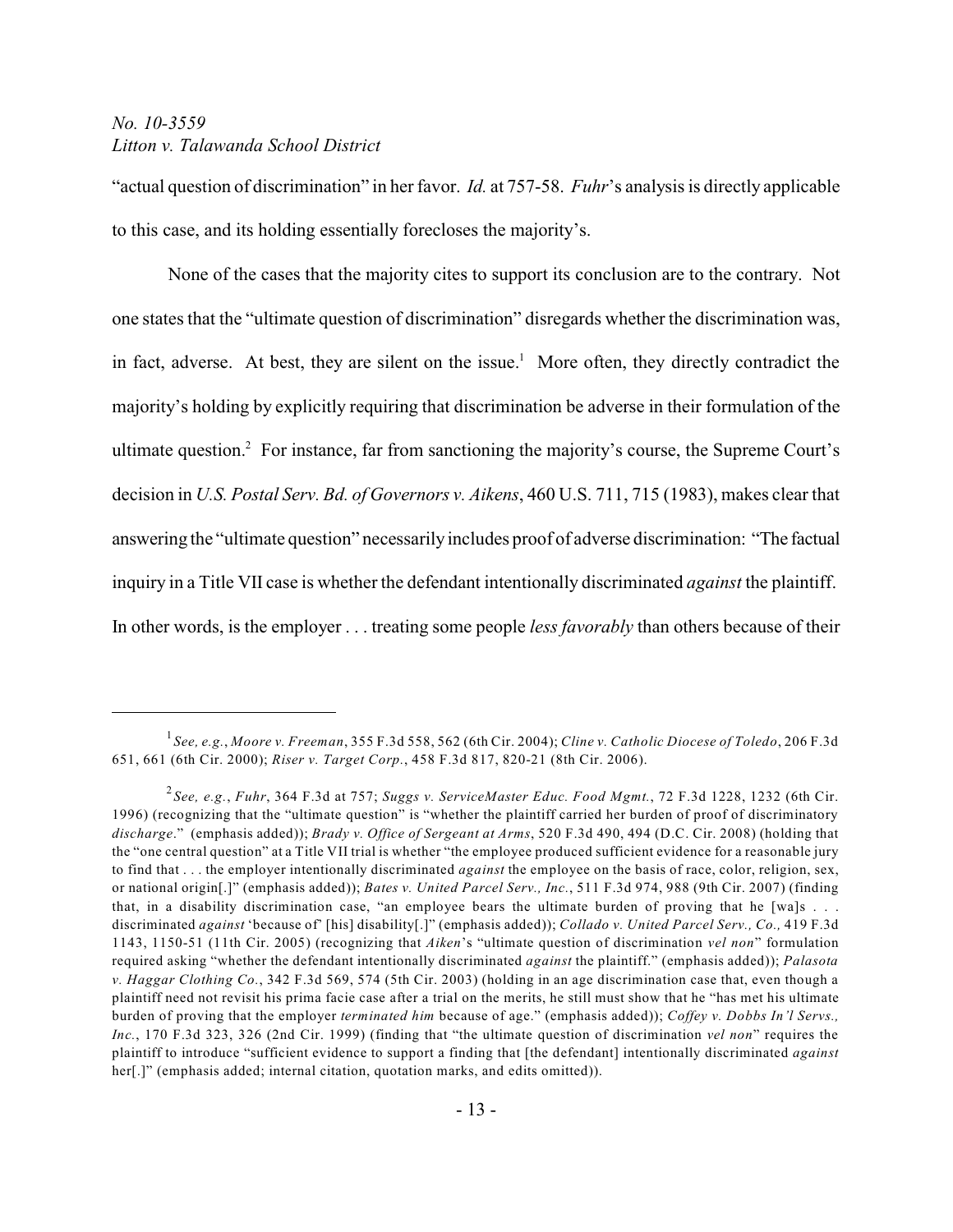race, color, religion, sex, or national origin." (emphasis added; citations and internal quotation marks omitted).

The majority's holding also contradicts Title VII's internal logic. Litton asserts, and the majority agrees, that because whether there was any negative action is not actually a part of a claim of "discrimination," to be successful he need only show that his employer made a decision based on his race. *See* Litton Br. at 16–17; Maj. Op. at 7. But under this reasoning, an employee could sue for a neutral or even positive employment action. That is nonsensical. No employee could be told, "We are promoting you because of your race," respond with "Thank you very much," and then promptly sue because the employer based its decision on his race. Although co-employees of another race who were not promoted might well have a case, *see, e.g.*, *Ricci v. DeStefano*, 557 U.S. 557 (2009), the *beneficiary* of the discrimination would not.

In sum, "the ultimate burden of persuading the trier of fact that the defendant intentionally discriminated *against* the plaintiff remains at all times with the plaintiff." *Noble v. Brinker Int'l, Inc.*, 391 F.3d 715 (6th Cir. 2004) (quoting *Hicks*, 509 U.S. at 518) (emphasis added). Though Litton produced enough evidence regarding adverse treatment to get his prima facie case past summary judgment—which required only that he show that the evidence was not "so one-sided that [Talawanda] must prevail as a matter of law," *Anderson v. Liberty Lobby, Inc.*, 477 U.S. 242, 251–52 (1986)—he failed to meet his burden to prove the "ultimate question," namely, that he was discriminated *against.* It might be that a transfer from a prestigious job to a less prestigious one can constitute a material adverse employment action. But Litton failed to prove as much here and the jury found that he had failed. The majority should not relieve Litton of his burden, and it certainly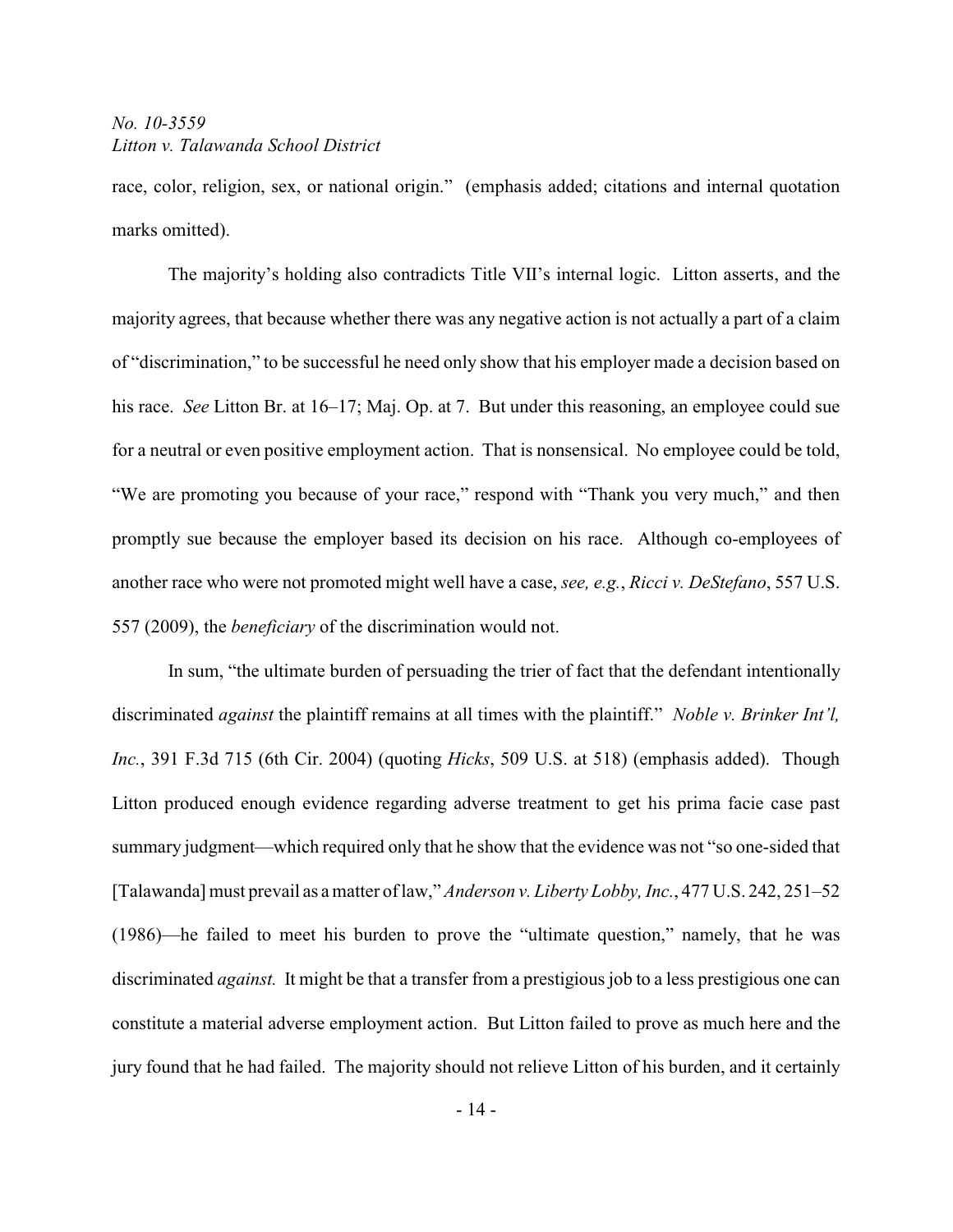should not grant him victory in the face of a jury verdict finding that he never proved that he suffered adverse discrimination at all. The whole purpose of Title VII, as stated clearly by its text and controlling case law, is preventing *harmful* discrimination, not the lamentable-but-benign discrimination that the jury found Litton experienced.

I respectfully dissent.